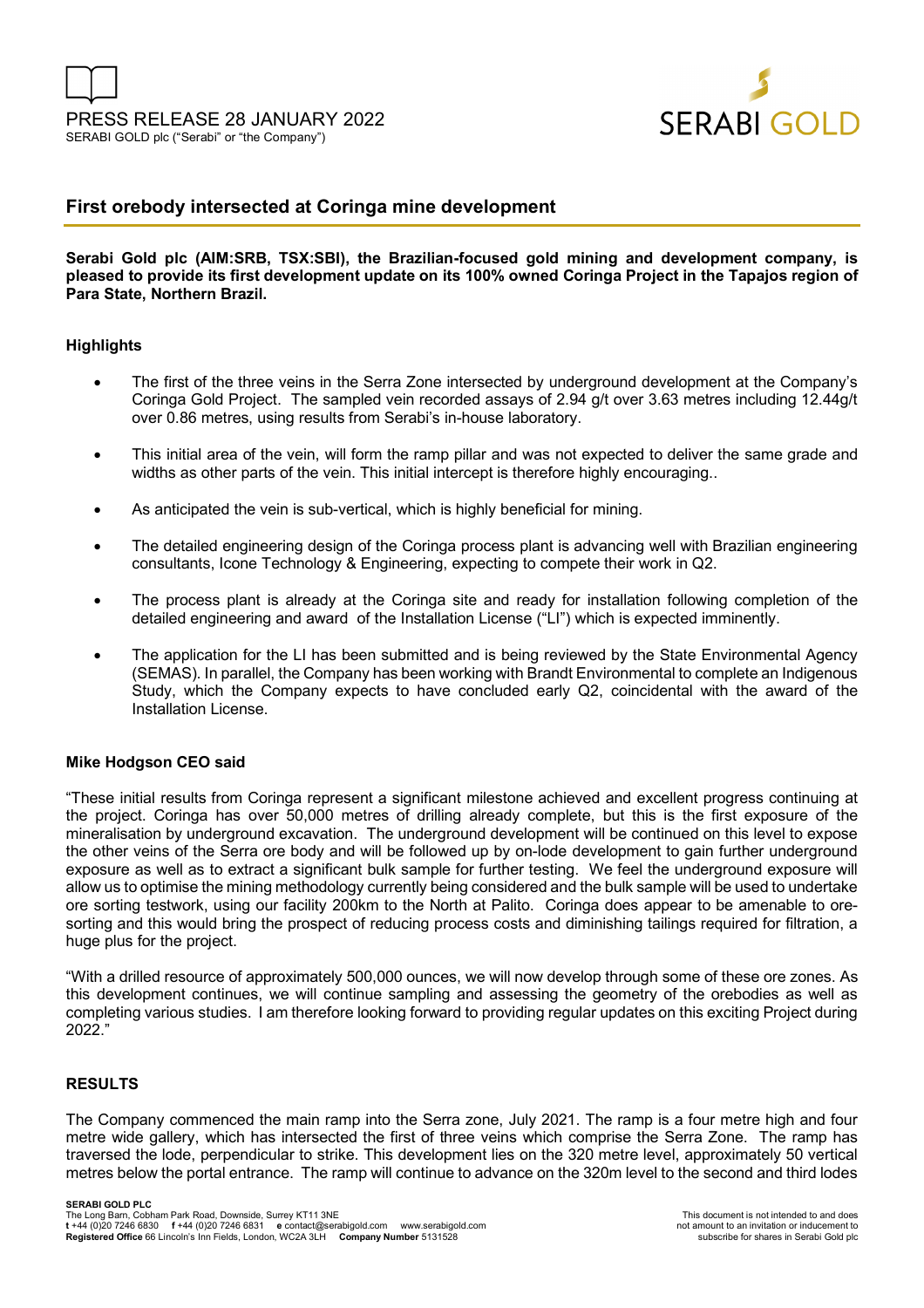

# PRESS RELEASE 28 JANUARY 2022





in the Serra Zone. As each lode is intersected, smaller three metre high and three metre wide 'on-lode' development will advance, following the veins along strike, allowing regular sampling and consequently significantly enhancing the understanding of the ore-body.

A smaller ramp has commenced off the main Serra ramp, rising up to level 340 metres, where once the veins are again intersected, a similar development design on each of the three lodes is planned. Over the next months the Company plans to undertake sufficient ramp and ore development at Serra Zone to assist with optimizing the mine methodology and securing a bulk sample.

Coringa permitting progress continues as planned. With the application for the installation license having been submitted in September 2021, the Company anticipates approval in late Q1/early Q2 2022, with construction planned to commence early Q3.

The Company has, over the past few months, been working with Icone Technology & Engineering to complete the detailed engineering design of the Coringa process plant. Icone are an established engineering firm within the Brazilian mining industry. Located in Minas Gerais state they have provided services to multiple projects across Brazil, including Serabi's redevelopment of the Palito process plant and the installation of Serabi's ore sorter circuit. The detailed engineering design of the Coringa process plant is advancing well and is expected to be concluded by  $Q2$ .



*Figure 1 – The Serra Ramp Established* To access a photo of the Serra Ramp please use the following link https://bit.ly/33NJC0J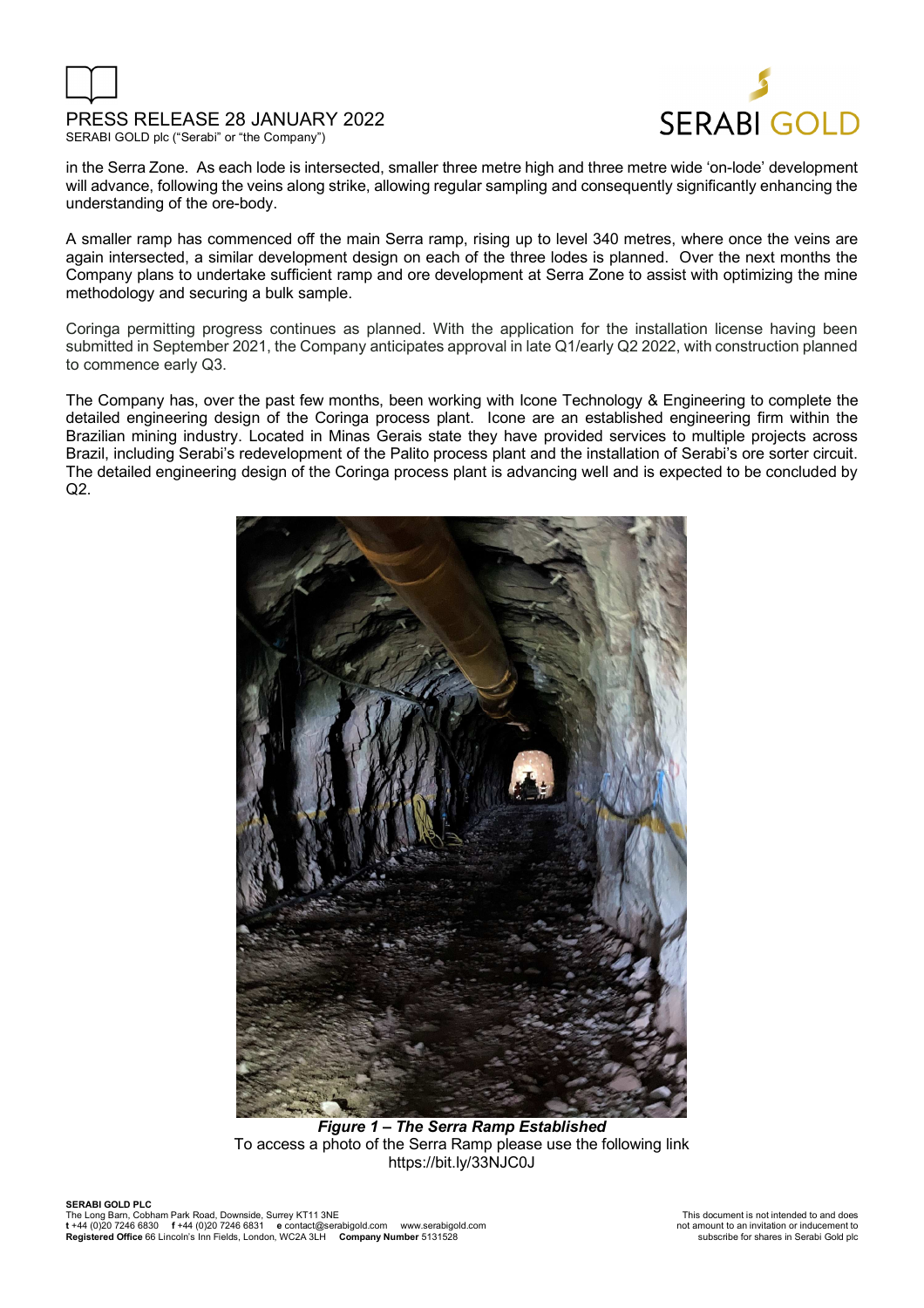





*Figure 2–* **Intersection of Vein 3 in the Serra ramp showing strong contrast between the mineralized quartz sulphide vein and the pink granite country rock suggesting the deposit should be amenable to ore sorting.**  To access a photo of the Intersection of Vein 3 please use the following link https://bit.ly/3G3zvl9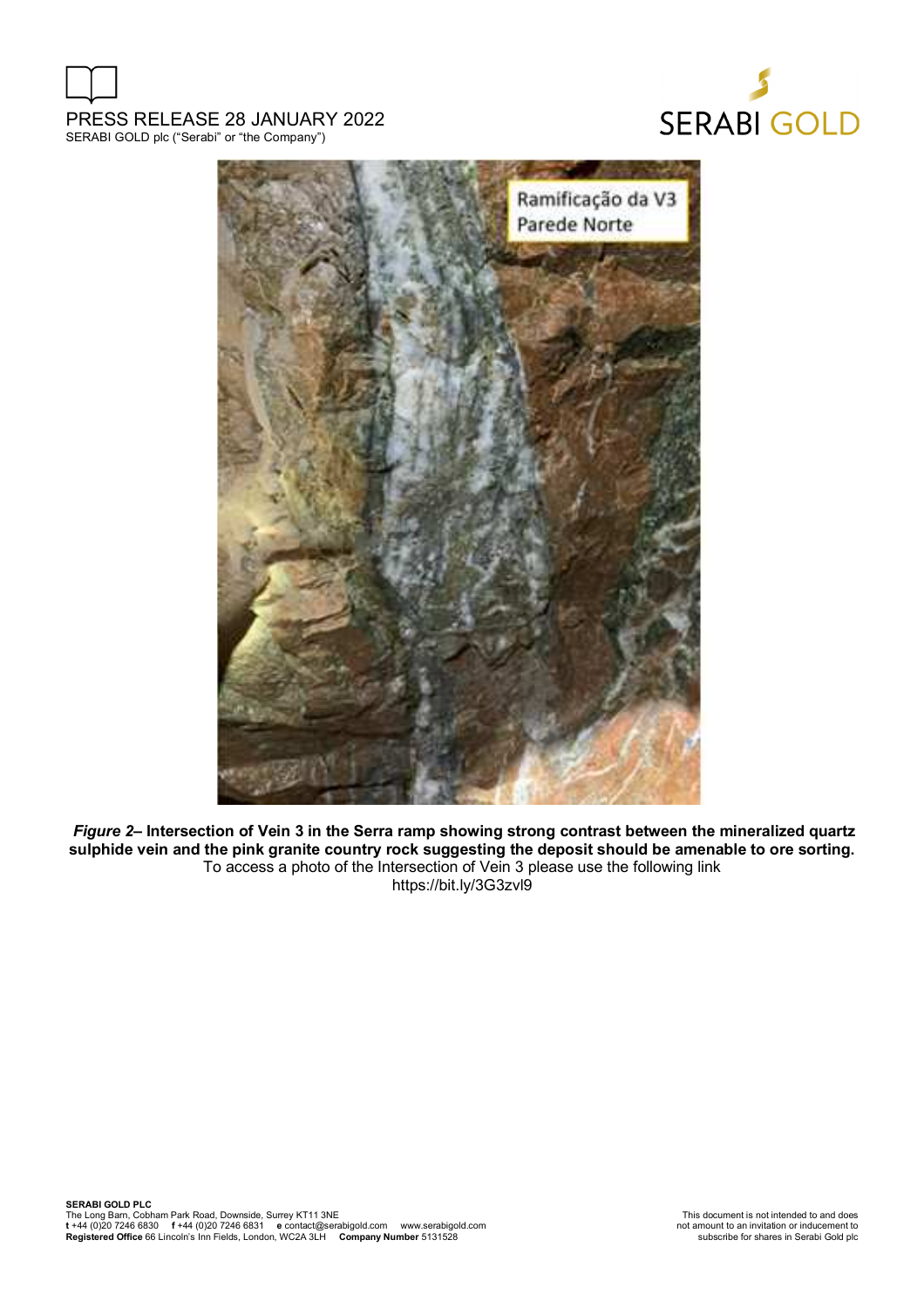

PRESS RELEASE 28 JANUARY 2022

SERABI GOLD plc ("Serabi" or "the Company")



*Figure 3 -* Coringa Development To access an image of the Coringa Development please use the following link https://bit.ly/3AAY9IK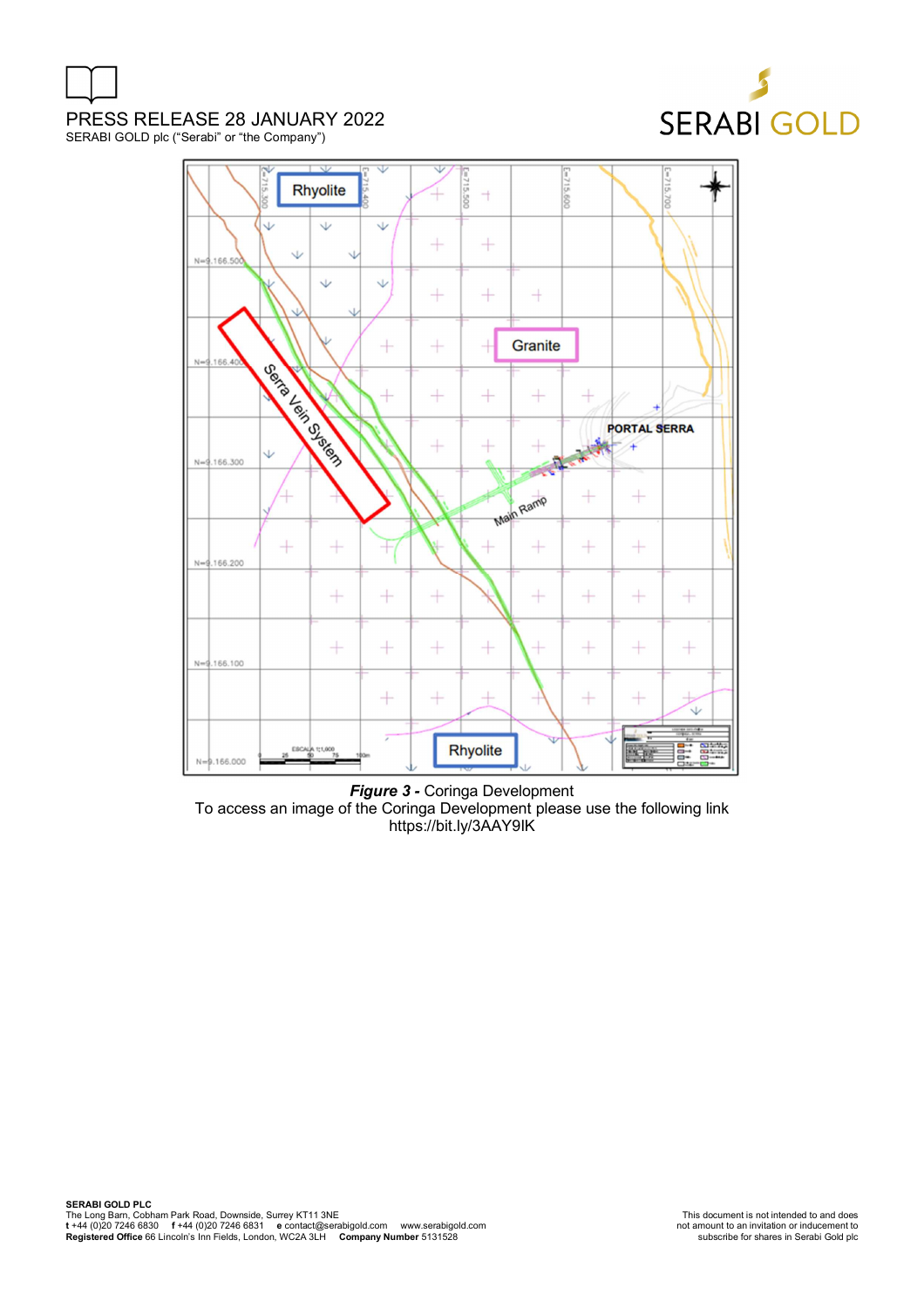

PRESS RELEASE 28 JANUARY 2022 SERABI GOLD plc ("Serabi" or "the Company")



*Figure 4 -* **Cross-Section showing Serra ramp, three Serra veins and historic drill hole traces** To access an image of the Cross Section of the Serra ramp please use the following link https://bit.ly/3g3Cm3g

The information contained within this announcement is deemed by the Company to constitute inside information as stipulated under the Market Abuse Regulations (EU) No. 596/2014 as it forms part of UK Domestic Law by virtue of the European Union (Withdrawal) Act 2018.

The person who arranged for the release of this announcement on behalf of the Company was Clive Line, Director.

#### **Enquiries**

**SERABI GOLD plc** 

**Michael Hodgson t +**44 (0)20 7246 6830<br>Chief Executive **m** +44 (0)7799 473621 m +44 (0)7799 473621

**Clive Line** t +44 (0)20 7246 6830<br>Finance Director **m** +44 (0)7710 151692 m +44 (0)7710 151692

**e** contact@serabigold.com

www.serabigold.com

**BEAUMONT CORNISH Limited Nominated Adviser & Financial Adviser**  Roland Cornish / Michael Cornish **t** +44 (0)20 7628 3396 **PEEL HUNT LLP Joint UK Broker** Ross Allister / Alexander Allen **t** +44 (0)20 7418 9000

**TAMESIS PARTNERS LLP Joint UK Broker** Charlie Bendon/ Richard Greenfield **t** +44 (0)20 3882 2868

**CAMARCO Financial PR** Gordon Poole / Emily Hall **t** +44 (0)20 3757 4980

Copies of this announcement are available from the Company's website at www.serabigold.com.

#### **See www.serabigold.com for more information and follow us on twitter @Serabi\_Gold**

#### **GLOSSARY OF TERMS**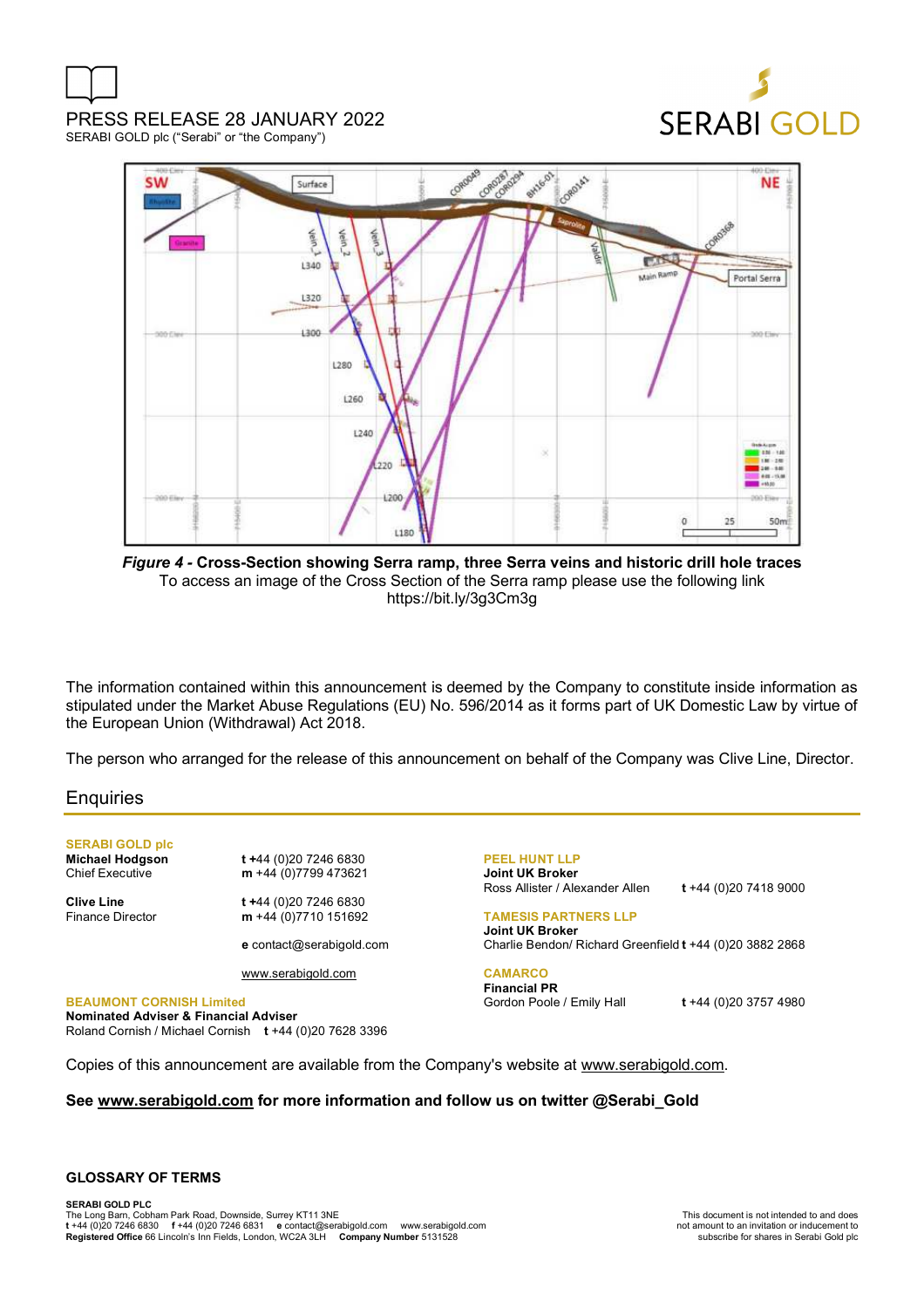

SERABI GOLD plc ("Serabi" or "the Company")



The following is a glossary of technical terms:

| "Ag"                           | means silver.                                                                                                                                                                                                                                                                                                                                                                                                                                   |
|--------------------------------|-------------------------------------------------------------------------------------------------------------------------------------------------------------------------------------------------------------------------------------------------------------------------------------------------------------------------------------------------------------------------------------------------------------------------------------------------|
| "Au"                           | means gold.                                                                                                                                                                                                                                                                                                                                                                                                                                     |
| "assay"                        | in economic geology, means to analyse the proportions of metal in a rock or overburden sample; to<br>test an ore or mineral for composition, purity, weight or other properties of commercial interest.                                                                                                                                                                                                                                         |
| "CIM"                          | means the Canadian Institute of Mining, Metallurgy and Petroleum.                                                                                                                                                                                                                                                                                                                                                                               |
| "chalcopyrite"                 | is a sulphide of copper and iron.                                                                                                                                                                                                                                                                                                                                                                                                               |
| "Cu"                           | means copper.                                                                                                                                                                                                                                                                                                                                                                                                                                   |
| "cut-off grade"                | the lowest grade of mineralised material that qualifies as ore in a given deposit; rock of the lowest<br>assay included in an ore estimate.                                                                                                                                                                                                                                                                                                     |
| "dacite porphyry<br>intrusive" | a silica-rich igneous rock with larger phenocrysts (crystals) within a fine-grained matrixi                                                                                                                                                                                                                                                                                                                                                     |
| "deposit"                      | is a mineralised body which has been physically delineated by sufficient drilling, trenching, and/or<br>underground work, and found to contain a sufficient average grade of metal or metals to warrant<br>further exploration and/or development expenditures; such a deposit does not qualify as a<br>commercially mineable ore body or as containing ore reserves, until final legal, technical, and<br>economic factors have been resolved. |
| "electromagnetics"             | is a geophysical technique tool measuring the magnetic field generated by subjecting the sub-<br>surface to electrical currents.                                                                                                                                                                                                                                                                                                                |
| "garimpo"                      | is a local artisanal mining operation                                                                                                                                                                                                                                                                                                                                                                                                           |
| "garimpeiro"                   | is a local artisanal miner.                                                                                                                                                                                                                                                                                                                                                                                                                     |
| "geochemical"                  | refers to geological information using measurements derived from chemical analysis.                                                                                                                                                                                                                                                                                                                                                             |
| "geophysical"                  | refers to geological information using measurements derived from the use of magnetic and electrical<br>readings.                                                                                                                                                                                                                                                                                                                                |
| "geophysical<br>techniques"    | include the exploration of an area by exploiting differences in physical properties of different rock<br>types. Geophysical methods include seismic, magnetic, gravity, induced polarisation and other<br>techniques; geophysical surveys can be undertaken from the ground or from the air.                                                                                                                                                    |
| "gossan"                       | is an iron-bearing weathered product that overlies a sulphide deposit.                                                                                                                                                                                                                                                                                                                                                                          |
| "grade"                        | is the concentration of mineral within the host rock typically quoted as grams per tonne (g/t), parts<br>per million (ppm) or parts per billion (ppb).                                                                                                                                                                                                                                                                                          |
| "g/t"                          | means grams per tonne.                                                                                                                                                                                                                                                                                                                                                                                                                          |
| "granodiorite"                 | is an igneous intrusive rock similar to granite.                                                                                                                                                                                                                                                                                                                                                                                                |
| "hectare" or a "ha"            | is a unit of measurement equal to 10,000 square metres.                                                                                                                                                                                                                                                                                                                                                                                         |
| "igneous"                      | is a rock that has solidified from molten material or magma.                                                                                                                                                                                                                                                                                                                                                                                    |
| " $IP$ "                       | refers to induced polarisation, a geophysical technique whereby an electric current is induced into<br>the sub-surface and the conductivity of the sub-surface is recorded.                                                                                                                                                                                                                                                                     |
| "intrusive"                    | is a body of rock that invades older rocks.                                                                                                                                                                                                                                                                                                                                                                                                     |
| "mineralisation"               | the concentration of metals and their chemical compounds within a body of rock.                                                                                                                                                                                                                                                                                                                                                                 |
| "mineralised"                  | refers to rock which contains minerals e.g. iron, copper, gold.                                                                                                                                                                                                                                                                                                                                                                                 |
| "Mo-Bi-As-Te-W-<br>Sn"         | Molybdenum-Bismuth-Arsenic-Tellurium-Tungsten-Tin                                                                                                                                                                                                                                                                                                                                                                                               |
| "monzogranite"                 | a biotite rich granite, often part of the later-stage emplacement of a larger granite body.                                                                                                                                                                                                                                                                                                                                                     |
| "mt"                           | means million tonnes.                                                                                                                                                                                                                                                                                                                                                                                                                           |
| "ore"                          | means a metal or mineral or a combination of these of sufficient value as to quality and quantity to<br>enable it to be mined at a profit.                                                                                                                                                                                                                                                                                                      |
| "oxides"                       | are near surface bed-rock which has been weathered and oxidised by long term exposure to the<br>effects of water and air.                                                                                                                                                                                                                                                                                                                       |
| "ppm"                          | means parts per million.                                                                                                                                                                                                                                                                                                                                                                                                                        |
| "saprolite"                    | is a weathered or decomposed clay-rich rock.                                                                                                                                                                                                                                                                                                                                                                                                    |

#### **SERABI GOLD PLC**